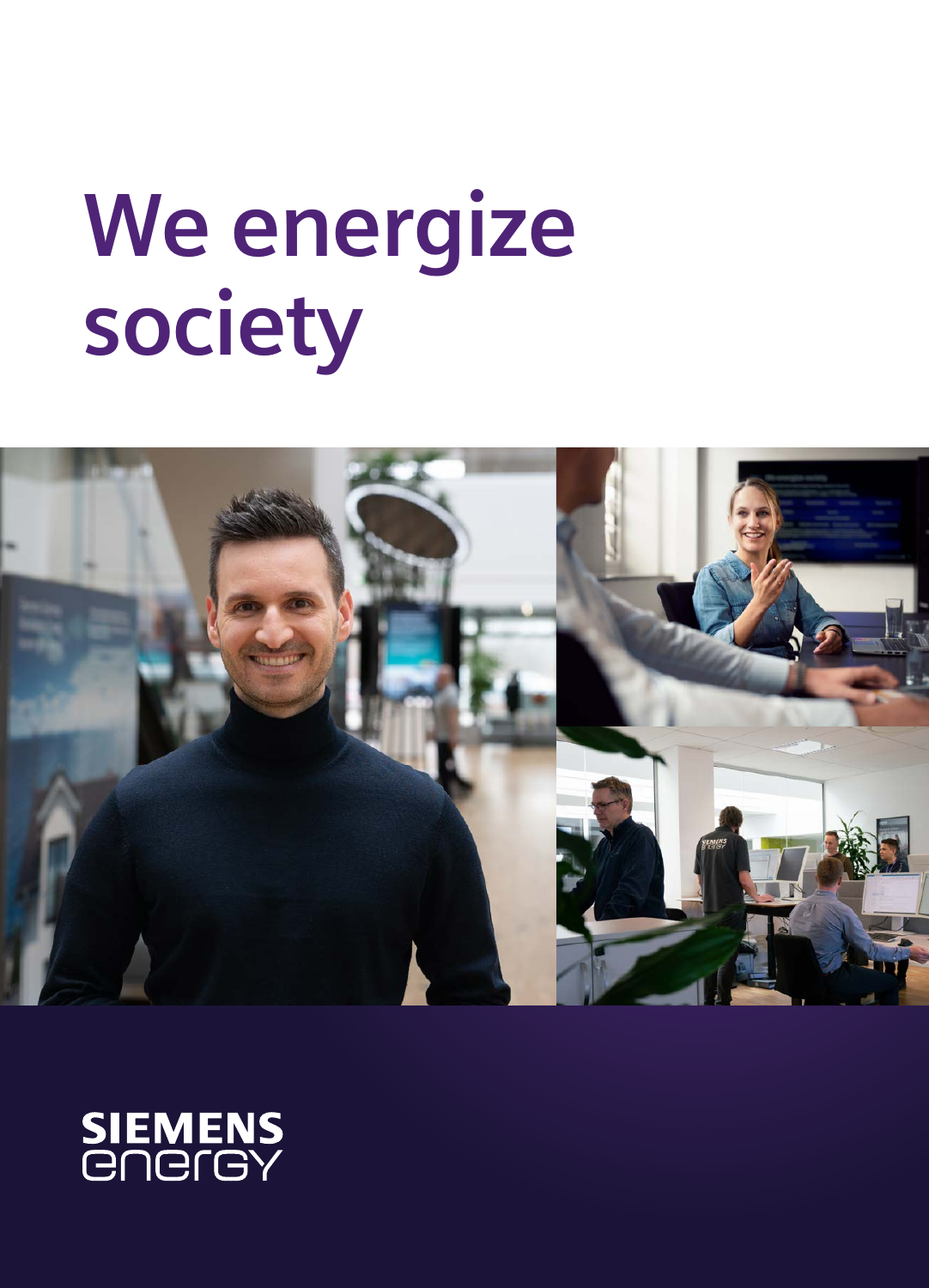# **A world leader in energy**



# **"Our innovative products support customers in transitioning to a more sustainable world"**

Siemens Energy's strategy is based on a strong and successful history of innovations that have shaped our industry for more than 150 years. This was driven by our people who made things happen, from the first dynamo (1866) to the first scalable highvoltage, direct-current transmission system (1975), and to the world's most efficient combined-cycle power plant (2016). This can-do spirit has enabled us to energize societies and countries from the very beginning and will continue to serve us well as we strive towards a greener future.

The world is facing an ever-increasing need for energy and electricity to support economic development and ensure stability of societies. At the same time, the increasing speed of climate change urges us to satisfy this demand more sustainably with the clear target of achieving carbon neutrality. As one-sixth of the world's electricity is based on Siemens Energy products and technologies, we are uniquely positioned to support societies around the world in successfully tackling and overcoming the challenge of meeting the growing need for sustainable, reliable, and affordable energy.

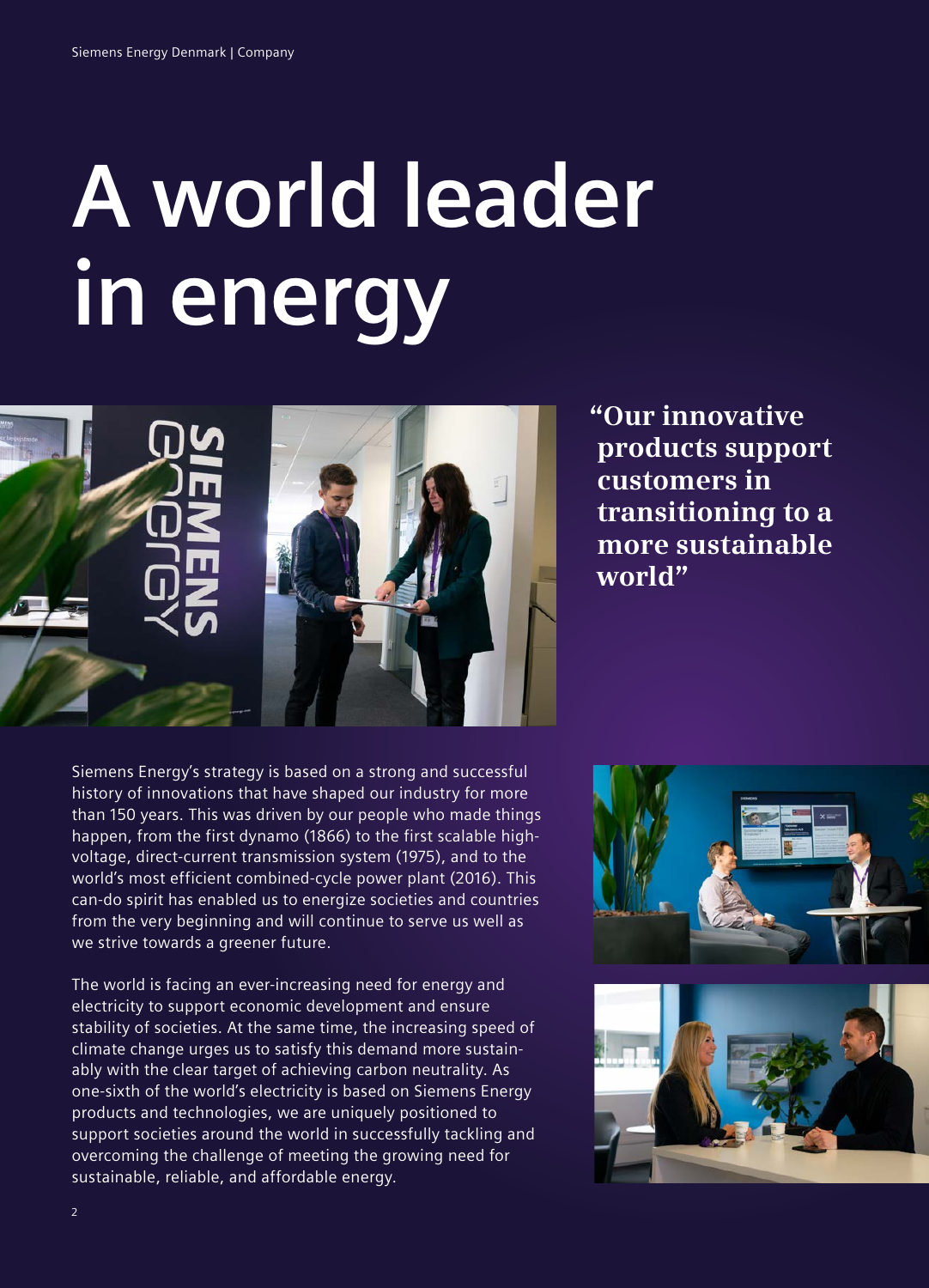

# **Siemens Energy Denmark**

– part of a global powerhouse

Siemens Energy is present in more than 90 countries and employs over 91,000 dedicated, passionate people. Siemens Energy has more than 130 years of history in Denmark and today employs approx. 100 employees in our two locations in Ballerup and Vejle. From there, we cover almost the entire energy value chain with our portfolio of products, solutions, and services – from power generation and transmission to storage. Our portfolio includes conventional and renewable energy technology, such as gas and steam turbines, hybrid power plants operated with hydrogen, power generators, and transformers as part of our high-voltage products portfolio. While the majority of products are delivered to customers abroad, everything is engineered and managed on-site in Denmark.

Our teams encompass the whole range from engineering, commercial and technical project management, and information technology such as control systems to sales and business development within our primary fields of work:

#### **Generation**

We provide products, solutions, and services for conventional power generation with high efficiencies. We reduce carbon emissions from existing assets and develop technologies that will be critical in the future for the decarbonization of power generation applications. As an example, we are developing our gas turbine portfolio to use hydrogen (H2) and thereby enabling power generation without any CO2 emissions. A key component in our future energy system in Denmark is largescale industrial heat pumps. We are delivering heat pumps for the electrification of the Danish industry that use heat in production processes, as well as to the large Danish district heating system.

#### **Industrial applications**

We support our customers in oil & gas and other industries by providing safe, reliable, and highly efficient rotating, electrical,

automation, and digital products, solutions, and services. We are specialists in delivering compressors for myriad applications. Siemens Energy has over 1500 hydrogen compressors in operation, and we produce compressors that can be used for future carbon-capture applications where we store or use the CO2 in Power-to-X solutions. The compressors can also be used to make LNG (Liquefied Natural Gas) or for pipelines like the Baltic Pipe connecting the European natural gas network with the natural gas-producing Danish and Norwegian fields.

#### **Transmission**

We partner with our customers to build and operate efficient grid infrastructures. We offer reliable products, solutions, and services improved with digital functions to meet the growing demand for sustainable electrification. We deliver the key components for the electrical high-voltage grid as part of the high-voltage transmission system that will be the backbone of the future energy system.

#### **New energy business**

We deliver some of the largest electrolyzers that generate "green" hydrogen from renewable energy. As first movers within the field – and with constant upscaling of our production capacities – we are supplying key components to the future Danish Power-to-X industry, which will contribute enormously to the global energy transition to a green tomorrow. The Danish parliament is planning that Denmark will have 6-8 GW of Power-to-X systems installed and in operation by 2030. Working at Siemens Energy in Denmark, you will be an active part of ensuring this success, and of our aims to supply the growing global market with innovation and highly efficient electrolyzer technology.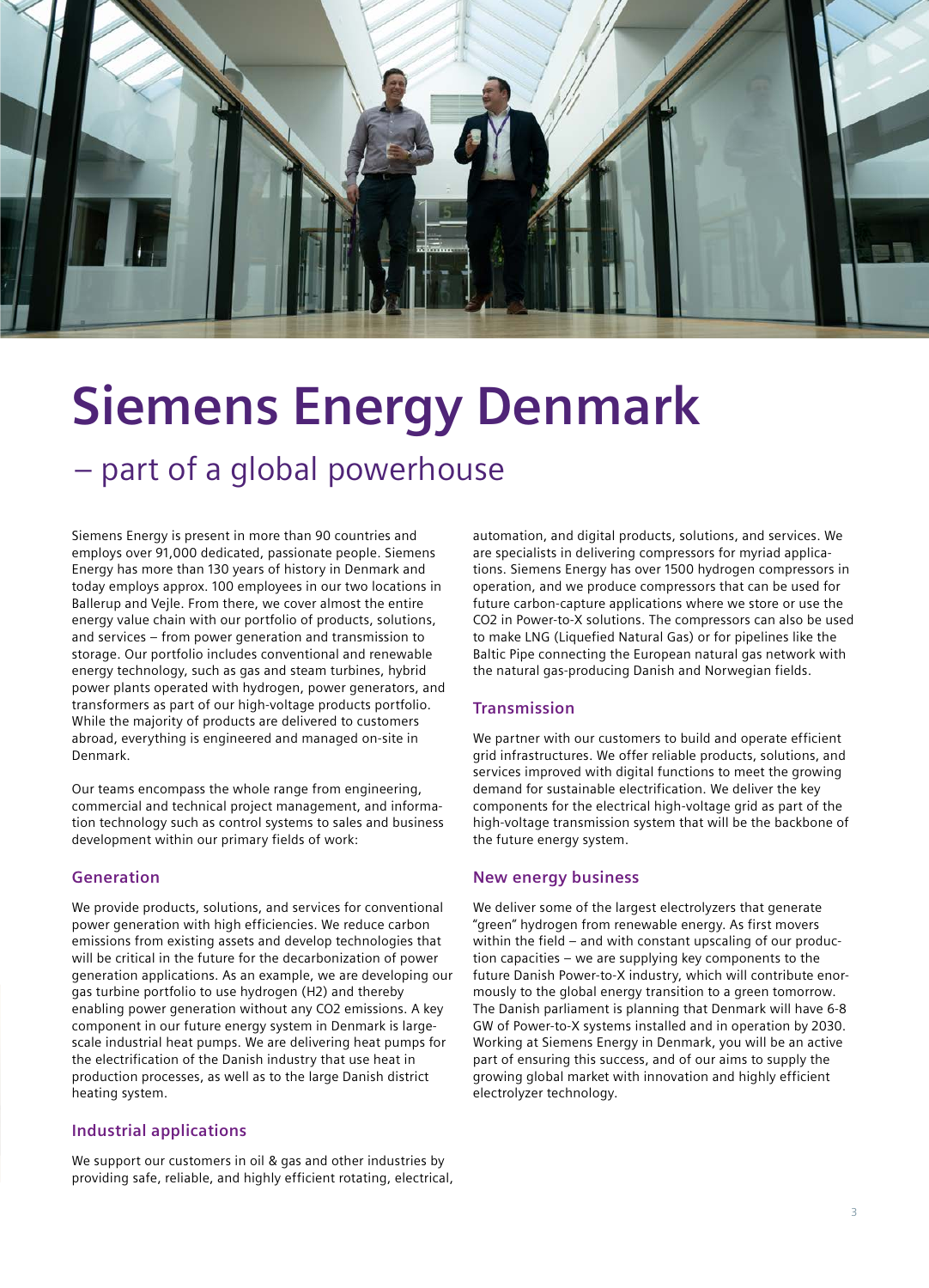# **Become part of the energy transition**

## **Our behaviors**



### **Focus on the customer**

We listen to our customers and adapt our solutions and processes to fit their needs.

### **Decisively move forward**



We move fast with simplicity, focus, and ownership for decisions, also under uncertain conditions.

### **Be open and inclusive**

We listen respectfully to learn from others and leverage our differences to innovate for better solutions.

### **Build strong partnerships**

We care for others and deliver on our promises to win trust from our colleagues, our customers, and our communities.

**"It is our company's people and culture that differentiate us in the market and make us successful"**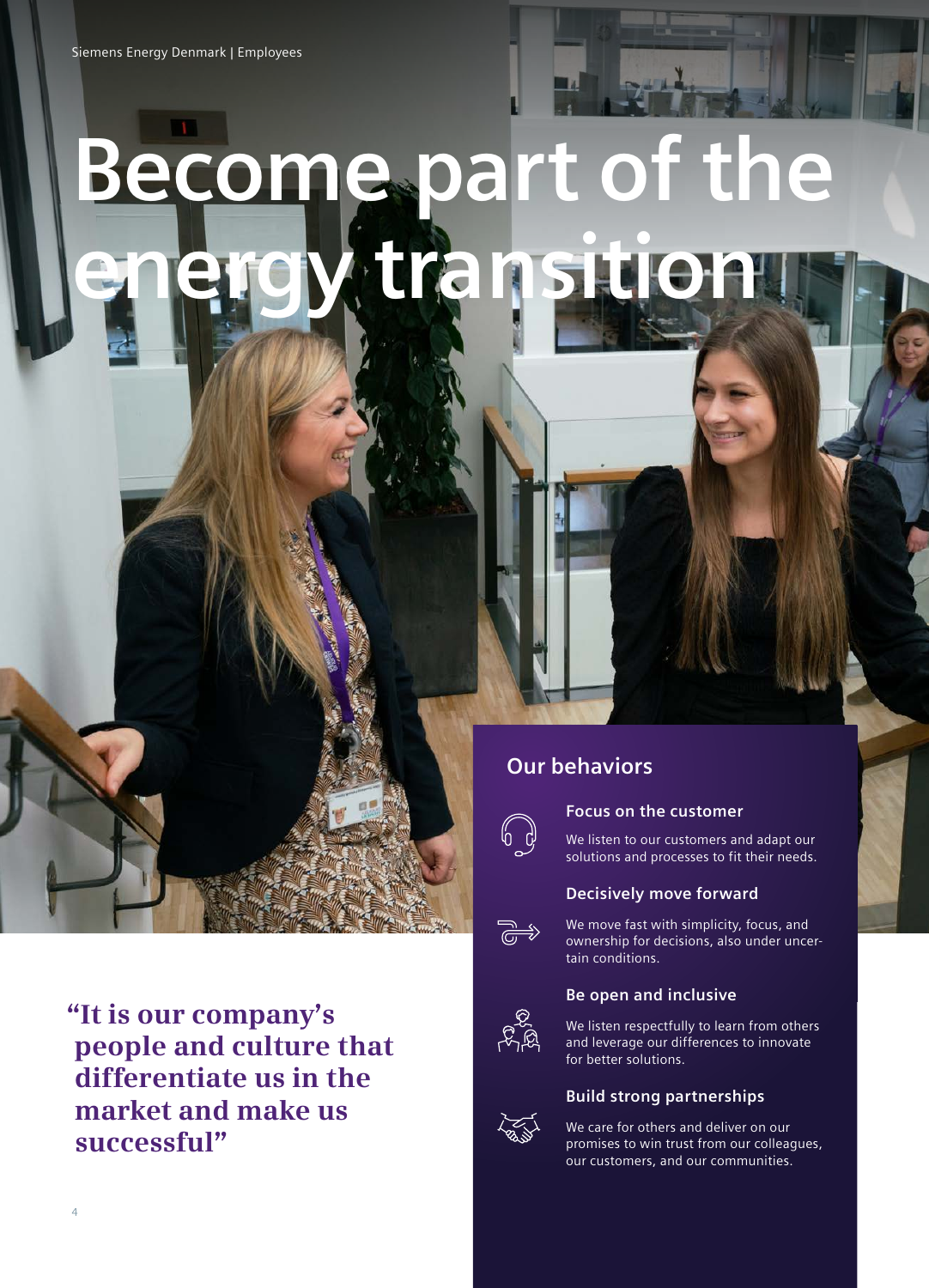Employees | Siemens Energy Denmark





**Scan the QR-code to meet Power Engineer Mike Gunner Bach**

- Our aim is to be the preferred employer of choice in the energy industry by constantly supporting our employees' development to master the competencies needed for the future.
- We aspire to become the most inclusive and diverse workplace from which to engage in the energy transition.
- We develop competent, innovative employees that are driving the business transformation.

One of Siemens Energy Denmark's key assets is the skilled, creative, and highly committed employees. It is our people and culture that provide the strong foundation upon which we can lead the energy transition and make a difference for our customers, investors, suppliers, partners, employees, and society. That is why we prioritize activities to support employees' skills and commitment, and why we continuously implement measures to improve employees' health and job satisfaction, as well as professional and personal development.

As a global employer, we are committed to equality, inclusion, and diversity in all our teams. We believe that a culture based

on our fundamental values is key. At the same time, the digitalization of the workplace is changing the way we work and bringing forth new models of collaboration. We see this as a strong competitive advantage and a further opportunity to foster innovation, develop a future-ready workforce, and attract the best talent from around the world.

We want everyone to bring their whole self to work and reach their full potential. Therefore, we aim to create a workplace environment that is open to everybody regardless of their background, and we strive to offer our employees equal treatment in a non-discriminatory work setting.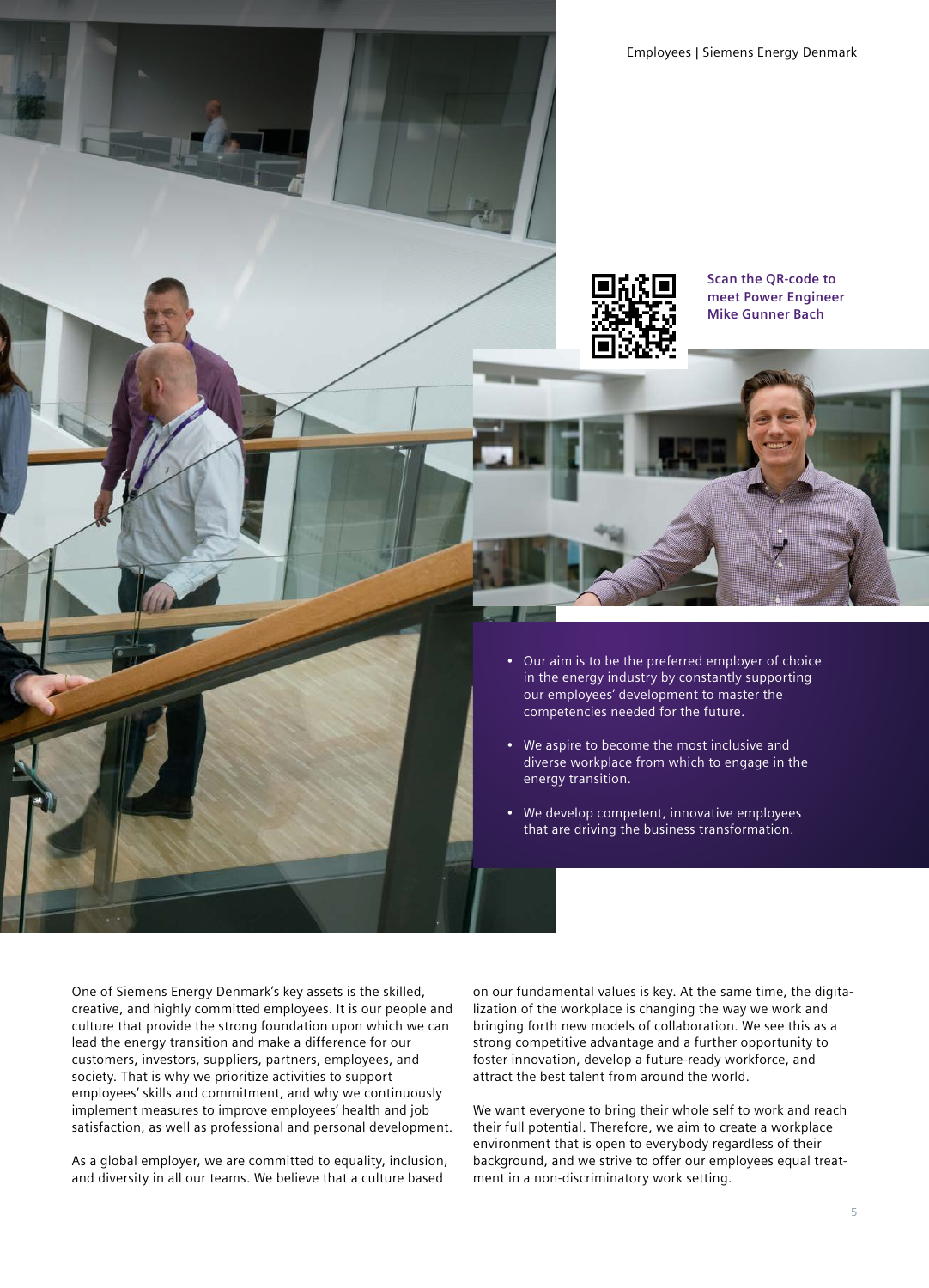# **Shaping a better tomorrow**

Sustainability is at the core of our actions. We want to be the sustainability leader in our industry – and that includes the environment, social responsibility, and governance. We have declared that our activities will be guided by the United Nations' 17 Sustainability Development Goals (SDGs), we actively support the targets of the Paris Agreement, and we are committed to the Ten Principles of the United Nations Global Compact and report annually on our progress. While we address all 17 SDGs, we specifically focus on five in which our efforts can have the biggest impact in shaping a better tomorrow:

- To achieve SDG 5 "Gender Equality", we are striving to create equal opportunities, in the firm belief that not just our company, but society as a whole can benefit from inclusion and diversity.
- By providing reliable, cost-effective, and sustainable energy for our customers, we are contributing to SDG 7 "Affordable and Clean Energy".
- We cover SDG 8 "Decent Work and Economic Growth" with the innovative power of our global operations, which stimulates economic development in many countries and creates decent, future-proof jobs.
- Meanwhile, our products, services, and solutions for decarbonizing energy systems worldwide contribute to SDG 9 "Industry, Innovation, and Infrastructure".

We enact SDG 13 "Climate Action" by helping our customers reduce greenhouse gas emissions and by working to become climate neutral in our own operations by 2030 at the latest.

## **Environmental-Social-Governance**

To demonstrate our clear commitment to Environmental-Social-Governance (ESG), we have defined and communicated to our stakeholders five key targets:

- Climate neutral in own operations by 2030.
- 100% green electricity in our own power consumption by 2023.
- Gender diversity by having 25% women in top leadership positions by 2025 and 30% by 2030.
- Compliance policy of Zero Tolerance towards corruption, violations of the principle of fair competition, and other breaches of law.
- Safety leader in our industry through the activities launched within our "Zero Harm" program.

# **At Siemens Energy, we actively work with all 17 Sustainability Development Goals!**



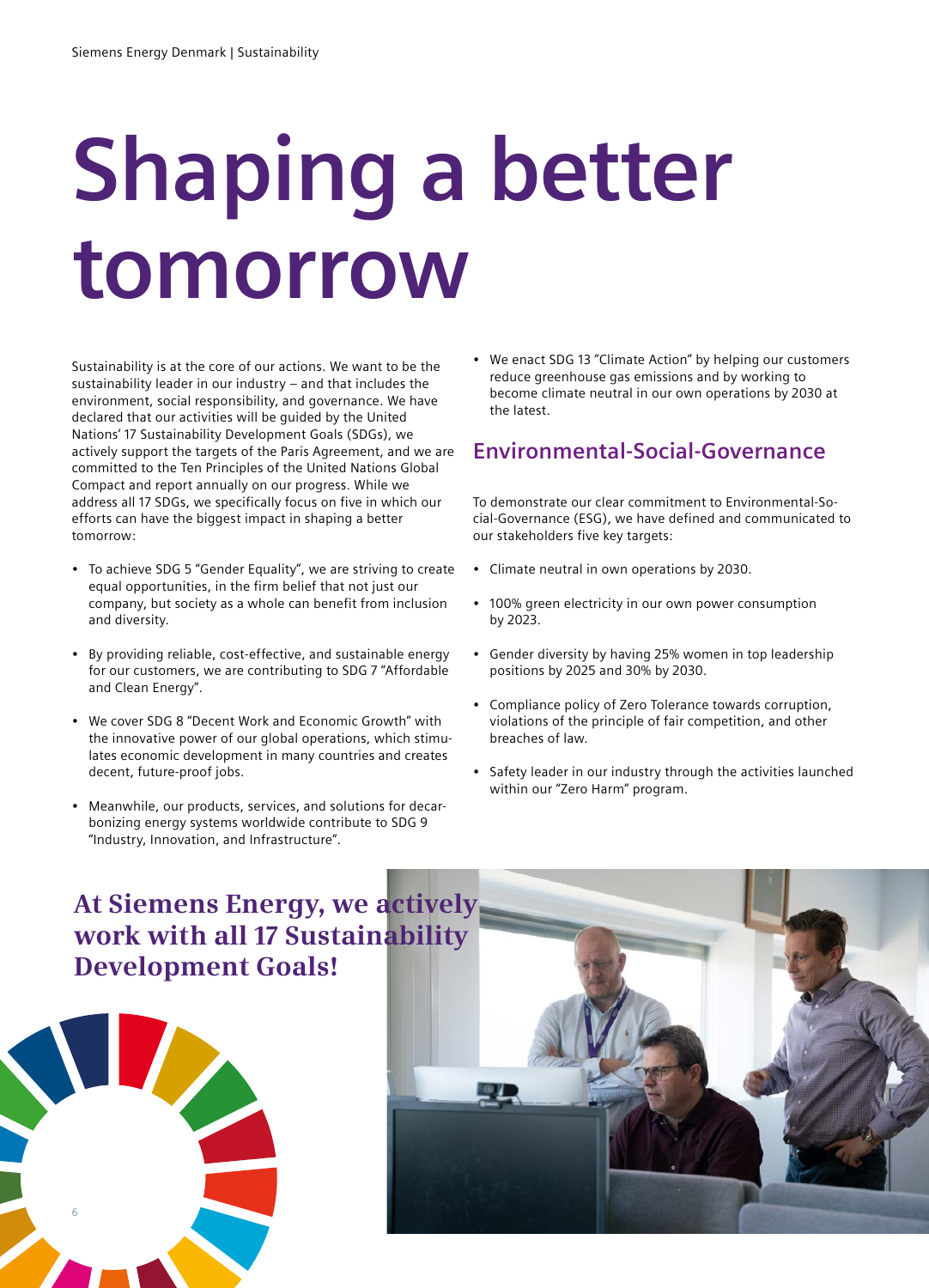

**Scan the QR-code to meet Head of Project Management Panos Mavrikas**

# **Global Center of Competence for offshore high-voltage systems**

Our organization in Denmark has been selected as a global Center of Competence for deliveries of offshore high-voltage systems that make it possible to connect offshore wind farms to the onshore electric transmission system.

Some of the first offshore wind farm projects ever constructed were Danish wind farms, and our Danish organization has been involved since the very beginning. We therefore have huge leverage in knowledge from the many projects we have executed. In our Center of Competence, we utilize the combined experience of our team to provide system packages for offshore wind farm projects.

The deliveries are high-voltage switchgear, power transformers, shut reactors, control and protection technology, installed as a complete, integrated system on offshore transformer platforms. When dealing with large structures such as these, emphasis has always been on optimizing and reducing the weight and size of our equipment to a bare minimum,

while still maintaining a high degree of reliability and robustness for marine-grade environments with salty and humid air.

Our team is specialized in finding the most optimal solution for our customers and delivering complete packages, including managing the complex nature of interfaces between equipment on the offshore platforms, where cramped conditions is the norm. Throughout the last decade, we have gathered vast knowledge in the area and are now involved in projects globally – presently working with projects in the US, Germany, Poland, and the UK. Our customers are typically the owners of wind farms, shipyards, or EPCs that supply complete offshore transformer stations.

The offshore wind market is booming, and the outlook is brighter than ever before. With our Center of Competence, we ensure that we are at the forefront, that we can serve the rapid developments, and that we can continue to provide the best solutions for our customers.